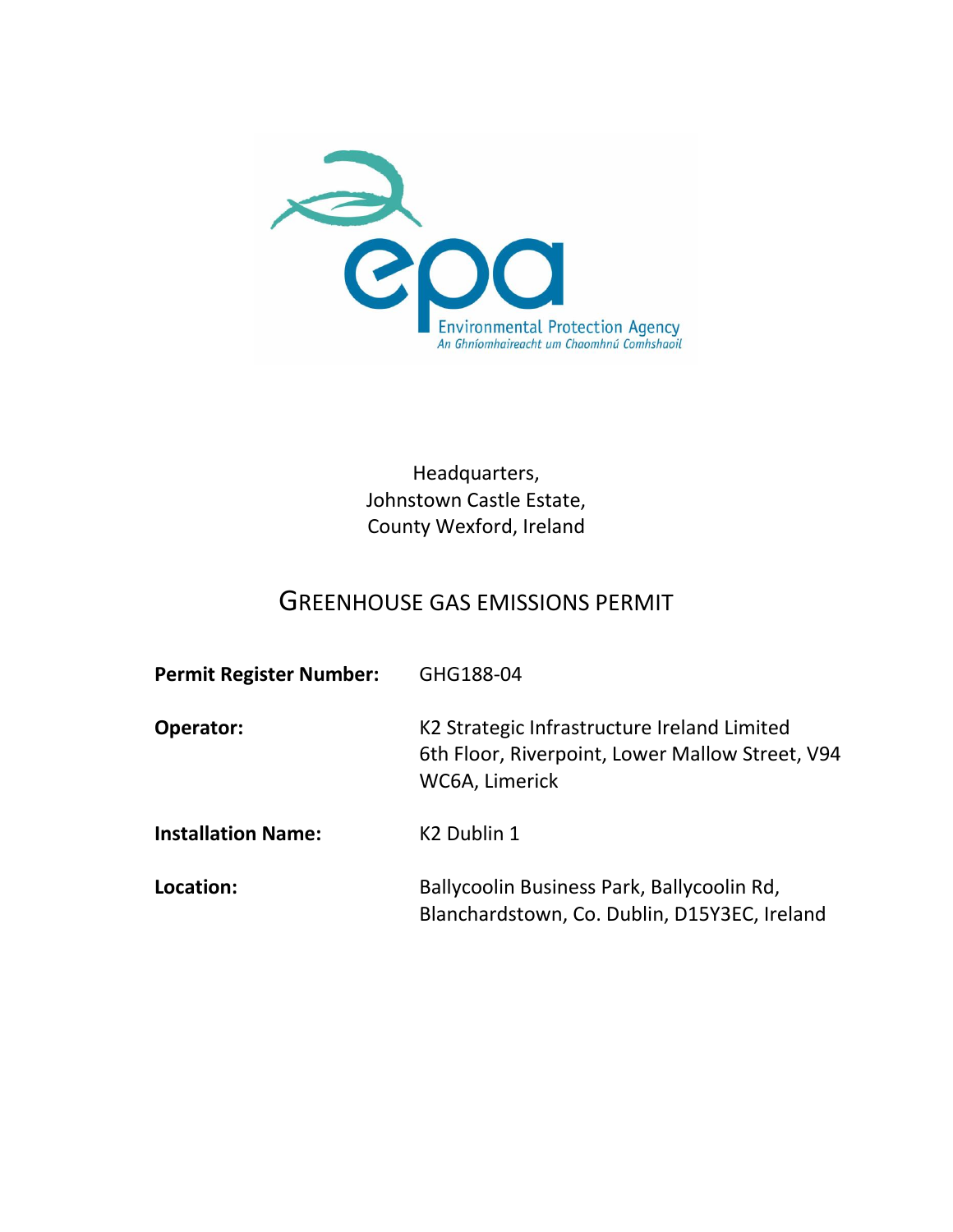## **Introductory Note**

### *This introductory note does not form a part of the Greenhouse Gas Emissions Permit and does not*

### *purport to be a legal interpretation of the permit.*

This Greenhouse Gas Emissions Permit authorises the holder to undertake named activities resulting in emissions of Carbon Dioxide from the listed emission sources. It also contains requirements that must be met in respect of such emissions, including monitoring and reporting requirements. This Greenhouse Gas Emissions Permit places an obligation on the Operator to surrender allowances to the Agency equal to the annual reportable emissions of carbon dioxide equivalent from the installation in each calendar year, no later than four months after the end of each such year.

### **Contact with Agency:**

If you contact the Agency about this Greenhouse Gas Emissions Permit please quote the following reference: Greenhouse Gas Emissions Permit Nº GHG188-04.

All correspondence in relation to this permit, unless otherwise specified by the Agency, should be addressed to:

*Email:* ghgpermit@epa.ie

*By Post:* Emissions Trading, Environmental Protection Agency P.O. Box 3000, Johnstown Castle Estate, Co. Wexford EIRCODE Y35 W821

#### **Updating of the permit:**

This Greenhouse Gas Emissions Permit may be updated by the Agency, subject to compliance with Condition 2. The current Greenhouse Gas Emissions Permit will normally be available to any interested party on the Agency's website at [www.epa.ie](http://www.epa.ie/) and for operators only via [www.edenireland.ie.](http://www.edenireland.ie/)

#### **Monitoring Plan**

The associated Monitoring Plan approved in accordance with Condition 3.1 of this permit will be made available to operators and verifiers on the European Commission portal EU ETS Reporting [https://ets](https://ets-reporting.ec.europa.eu/)[reporting.ec.europa.eu.](https://ets-reporting.ec.europa.eu/)

#### **Surrender of the permit:**

Before this Greenhouse Gas Emissions Permit can be wholly or partially surrendered, a written application must be made to the Agency, and written permission received from, the Agency throug[h www.edenireland.ie.](http://www.edenireland.ie/)

#### **Transfer of the permit or part of the permit:**

Before this Greenhouse Gas Emissions Permit can be wholly or partially transferred to another Operator a joint written application to transfer this Greenhouse Gas Emissions Permit must be made (by both the existing and proposed Operators) to, and written permission received from, the Agency throug[h www.edenireland.ie.](http://www.edenireland.ie/)

## **Integrated Pollution Control or Industrial Emissions Licence held pursuant to the Environmental Protection Agency Act 1992, as amended.** (as of the date of this permit)**:** 1 February 2022

#### **IPC/IE Licence Register Number**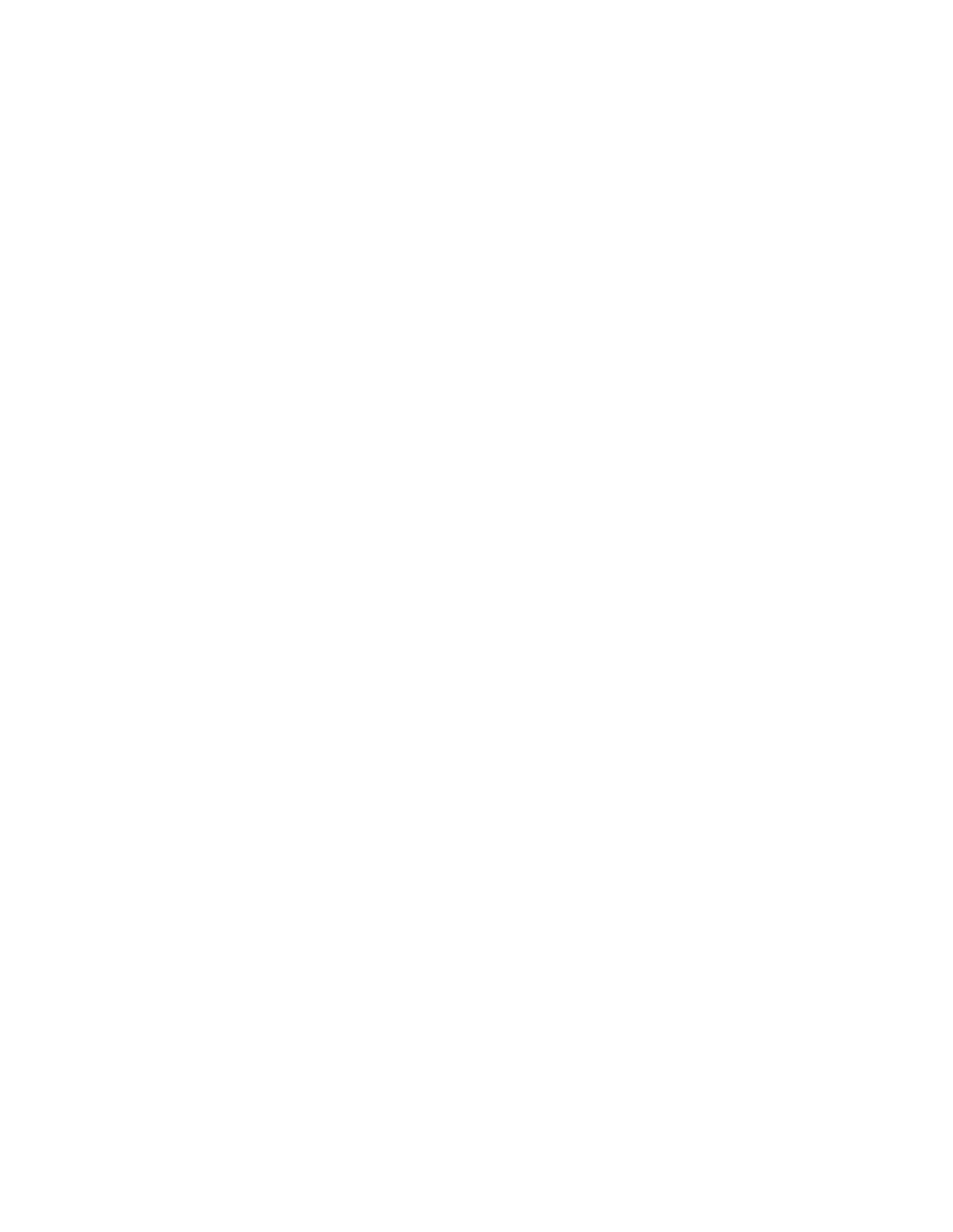# **Status Log of this GHG Permit**

## **Current Permit**

| Permit<br>number   | Date<br>application<br>received | <b>Date Permit</b><br>issued | Comment                                                                                                                 |
|--------------------|---------------------------------|------------------------------|-------------------------------------------------------------------------------------------------------------------------|
| GHG188-<br>10512-4 | 18-Nov-2021                     | 01-Feb-2022                  | Transfer from K2 Critical Facilities Management<br>(Ireland) Limited to K2 Strategic Infrastructure Ireland<br>Limited. |

## **Previous Permits**

| Permit<br>number      | <b>Change Type</b>               | Date<br>application<br>received | <b>Date Permit</b><br>issued | Comment                                                                                                                                                                                                                                                                                           |  |
|-----------------------|----------------------------------|---------------------------------|------------------------------|---------------------------------------------------------------------------------------------------------------------------------------------------------------------------------------------------------------------------------------------------------------------------------------------------|--|
| IE-GHG188-<br>10512-1 | <b>GHG Permit</b><br>Application | 06 October<br>2017              | 24 October<br>2017           |                                                                                                                                                                                                                                                                                                   |  |
| IE-GHG188-<br>10512-2 | <b>GHG Variation</b>             | 26 January<br>2018              | 27 March<br>2018             | Change of Operator name to "K2<br>Critical Facilities Management<br>(Ireland) Limited" and change of<br>installation name to "K2 Dublin<br>$1$ ".                                                                                                                                                 |  |
| IE-GHG188-<br>10512-3 | <b>GHG Variation</b>             | 23 November<br>2018             | 17 December<br>2018          | Removal of all references to 5 X<br>gas generators (S13-S17) and 2 X<br>gas oil/diesel generators (S18-<br>S19) which are no longer at the<br>installation; removal of all<br>references to the sources stream<br>F2 (natural gas) which is no<br>longer being used<br>at<br>the<br>installation. |  |

## **End of Introductory Note**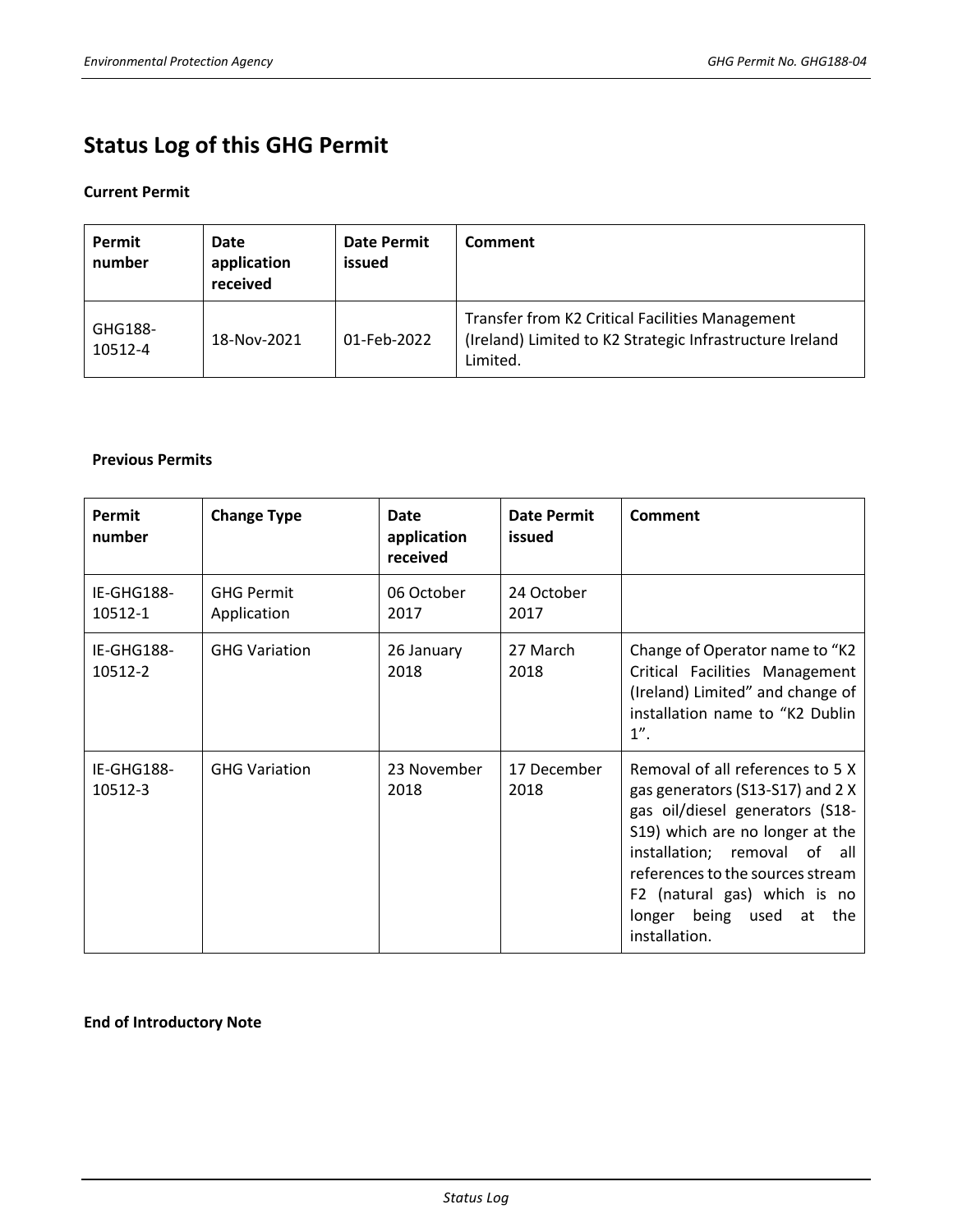# **Glossary of Terms**

For the purposes of this permit the terms listed in the left-hand column shall have the meaning given in the right-hand column below:

| The Agency                     | Environmental Protection Agency.                                                                                                                                                                                                                                         |  |  |
|--------------------------------|--------------------------------------------------------------------------------------------------------------------------------------------------------------------------------------------------------------------------------------------------------------------------|--|--|
| Agreement                      | Agreement in writing (including electronic modes of representing or<br>reproducing words in visible form).                                                                                                                                                               |  |  |
| Allowance                      | Permission to emit to the atmosphere one tonne of carbon dioxide equivalent<br>during a specified period issued for the purposes of Directive 2003/87/EC by<br>the Agency or by a designated national competent authority of a Member<br>State of the European Union.    |  |  |
| Annual Reportable<br>Emissions | Reportable Emissions of carbon dioxide made in any calendar year<br>commencing from 1 January 2005 or the year of commencement of the<br>activity, whichever is the later.                                                                                               |  |  |
| A & V Regulation               | Commission Implementing Regulation (EU) 2018/2067 of 19 December 2018<br>on the verification of data and on the accreditation of verifiers pursuant to<br>Directive 2003/87/EC of the European Parliament and of the Council and any<br>amendments or revisions thereto. |  |  |
| Category A Installation        | As defined in Article 19.2 (a) of the M&R Regulation.                                                                                                                                                                                                                    |  |  |
| Category B Installation        | As defined in Article 19.2 (b) of the M&R Regulation.                                                                                                                                                                                                                    |  |  |
| Category C Installation        | As defined in Article 19.2 (c) of the M&R Regulation.                                                                                                                                                                                                                    |  |  |
| The Directive                  | Directive 2003/87/EC of the European Parliament and of the Council of 13<br>October 2003 establishing a scheme for greenhouse gas emission allowance<br>trading within the Community and amending Council Directive 96/61/EC as<br>amended.                              |  |  |
| Emissions                      | The release of greenhouse gases into the atmosphere from sources in an<br>installation.                                                                                                                                                                                  |  |  |
| <b>EPA</b>                     | <b>Environmental Protection Agency.</b>                                                                                                                                                                                                                                  |  |  |
| <b>EU ETS Reporting</b>        | EU Commission on-line tool for Operators, Verifiers and Competent<br>Authorities to perform their tasks under the M&R Regulation. EU ETS<br>Reporting is accessible via the following URL.                                                                               |  |  |
|                                | https://ets-reporting.ec.europa.eu/                                                                                                                                                                                                                                      |  |  |
| Fall-Back Methodology          | As defined in Article 22 of the M&R Regulation.                                                                                                                                                                                                                          |  |  |
| <b>GHG</b>                     | Greenhouse gas.                                                                                                                                                                                                                                                          |  |  |
| <b>GHG Permit</b>              | Greenhouse gas emissions permit.                                                                                                                                                                                                                                         |  |  |
| Greenhouse Gas                 | Any of the gases in Schedule 2 of the Regulations.                                                                                                                                                                                                                       |  |  |
| IPC/IE                         |                                                                                                                                                                                                                                                                          |  |  |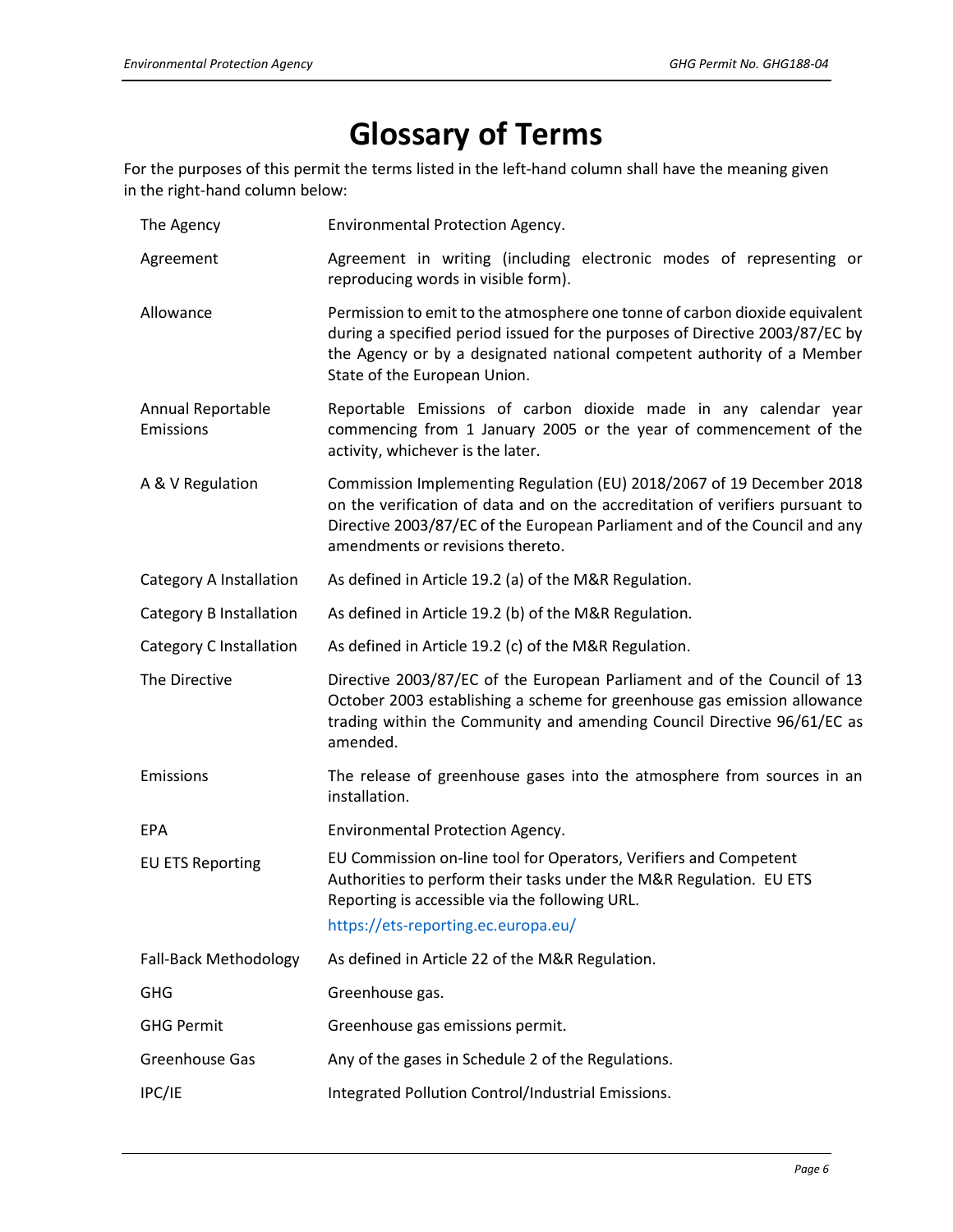| Installation                                      | Any stationary technical unit where one or more activities listed in Schedule<br>1 to the Regulations are carried out. Also, any other directly associated<br>activities which have a technical connection with the activities carried out on<br>that site and which could have an effect on emissions and pollution.<br>References to an installation include references to part of an installation. |
|---------------------------------------------------|-------------------------------------------------------------------------------------------------------------------------------------------------------------------------------------------------------------------------------------------------------------------------------------------------------------------------------------------------------------------------------------------------------|
| Installation with low<br>emissions                | As defined in Article 47 of the M&R Regulation.                                                                                                                                                                                                                                                                                                                                                       |
| <b>Major Source Streams</b>                       | As defined in Article 19.3 (c) of the M&R Regulation.                                                                                                                                                                                                                                                                                                                                                 |
| <b>M&amp;R Regulation</b>                         | Commission Implementing Regulation (EU) 2018/2066 of 19 December 2018<br>on the monitoring and reporting of greenhouse gas emissions pursuant to<br>Directive 2003/87/EC of the European Parliament and of the Council and<br>amending Commission Regulation (EU) No 601/2012 and any amendments<br>or revisions thereto.                                                                             |
| Mis-statement                                     | An omission, misrepresentation or error in the Operators reported data, not<br>considering the uncertainty permissible pursuant to Article 12(1)(a) of the<br>M&R Regulations.                                                                                                                                                                                                                        |
| N/A                                               | Not applicable.                                                                                                                                                                                                                                                                                                                                                                                       |
| <b>Monitoring Plan</b>                            | The Plan submitted and approved by the Agency in accordance with<br>Condition 3.1 of this permit.                                                                                                                                                                                                                                                                                                     |
| Non-conformity                                    | Any act or omission by the Operator, either intentional or unintentional, that<br>is contrary to the greenhouse gas emissions permit and the requirements of<br>the Monitoring Plan.                                                                                                                                                                                                                  |
| The National<br>Administrator                     | The person so designated in accordance with the requirements of any<br>Regulations adopted as provided for under Article 19.3 of Directive<br>2003/87/EC.                                                                                                                                                                                                                                             |
| The Operator (for the<br>purposes of this permit) | K2 Strategic Infrastructure Ireland Limited                                                                                                                                                                                                                                                                                                                                                           |
| "operator"                                        | Any person who operates or controls an installation or to whom decisive<br>economic power over the functioning of the installation has been delegated.                                                                                                                                                                                                                                                |
| Person                                            | Any natural or legal person.                                                                                                                                                                                                                                                                                                                                                                          |
| Reportable emissions                              | The total releases to the atmosphere of carbon dioxide (expressed in tonnes<br>of carbon dioxide equivalent) from the emission sources specified in Table 2<br>and arising from the Schedule 1 activities which are specified in Table 1.                                                                                                                                                             |
| The Regulations                                   | European Communities (Greenhouse Gas Emissions Trading) Regulations<br>2012 (S.I. No 490 of 2012) and any amendments or revisions thereto.                                                                                                                                                                                                                                                            |
| The Verifier                                      | A legal person carrying out verification activities pursuant to the A & V<br>Regulation and accredited by a national accreditation body pursuant to<br>Regulation (EC) No 765/2008 and the A & V Regulation or a natural person<br>otherwise authorised, without prejudice to Article 5(2) of Regulation (EC) No<br>765/2008, at the time a verification report is issued.                            |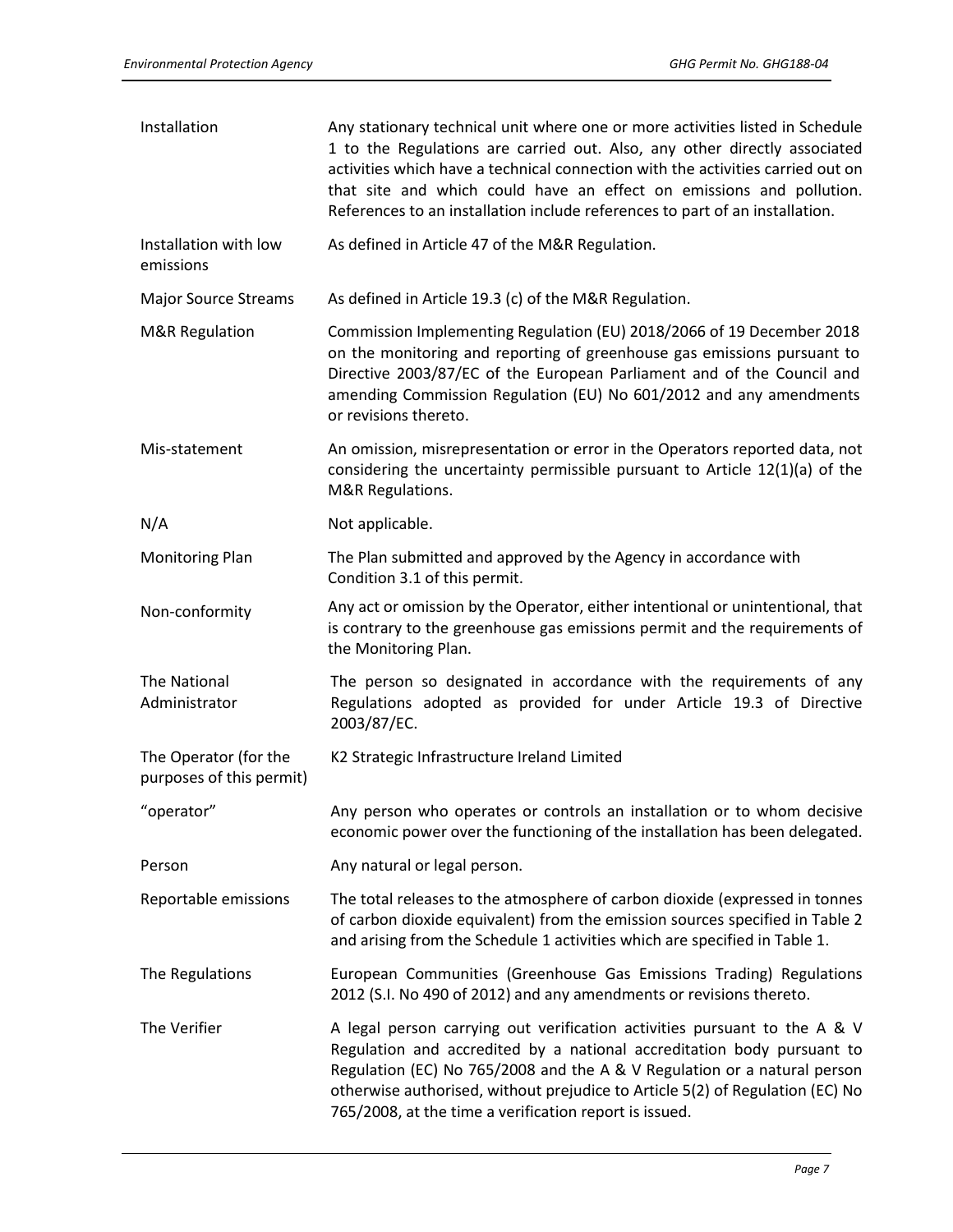Schedule 1 Schedule 1 to the Regulations.

The Registry The Registry as provided for under Article 19 of Directive 2003/87/EC.

⎯⎯⎯⎯⎯⎯❖⎯⎯⎯⎯⎯⎯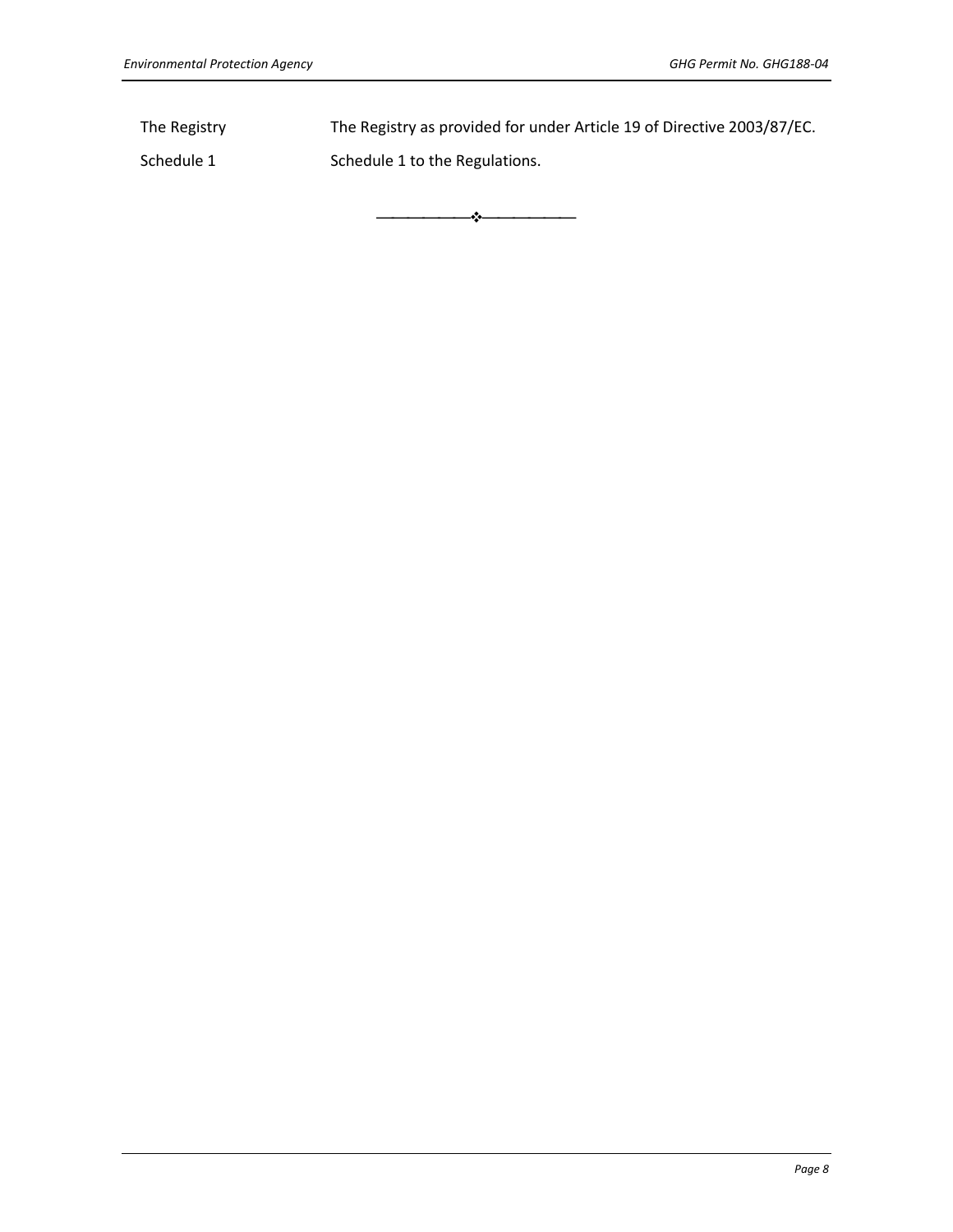# **Reasons for the Decision**

The Agency is satisfied, on the basis of the information available, that subject to compliance with the conditions of this permit, the Operator is capable of monitoring and reporting emissions in accordance with the requirements of the Regulations.

⎯⎯⎯⎯⎯⎯❖⎯⎯⎯⎯⎯⎯

# **Activities Permitted**

Pursuant to the Regulations the Agency transfers this Greenhouse Gas Emissions Permit, subject to any subsequent revisions, corrections or modifications it deems appropriate, to:

## **The Operator:**

K2 Strategic Infrastructure Ireland Limited 6th Floor, Riverpoint, Lower Mallow Street, V94 WC6A, Limerick

Company Registration Number: 639779

from

### **The Former Operator:**

K2 Critical Facilities Management (Ireland) Limited Ballycoolin Business Park, Ballycoolin Rd, Blanchardstown, Co. Dublin, D15Y3EC, Ireland to carry out the following

### **Categories of activity:**

|  |  |  | <b>Annex 1 Activity</b> |
|--|--|--|-------------------------|
|--|--|--|-------------------------|

Combustion of fuels in installations with a total rated thermal input exceeding 20 MW (except in installations for the incineration of hazardous or municipal waste)

at the following installation(s):

K2 Dublin 1

### **Installation number:** 210230

located at:

Ballycoolin Business Park, Ballycoolin Rd, Blanchardstown, Co. Dublin, D15Y3EC, Ireland

subject to the five conditions contained herein, with the reasons therefor and associated tables attached thereto.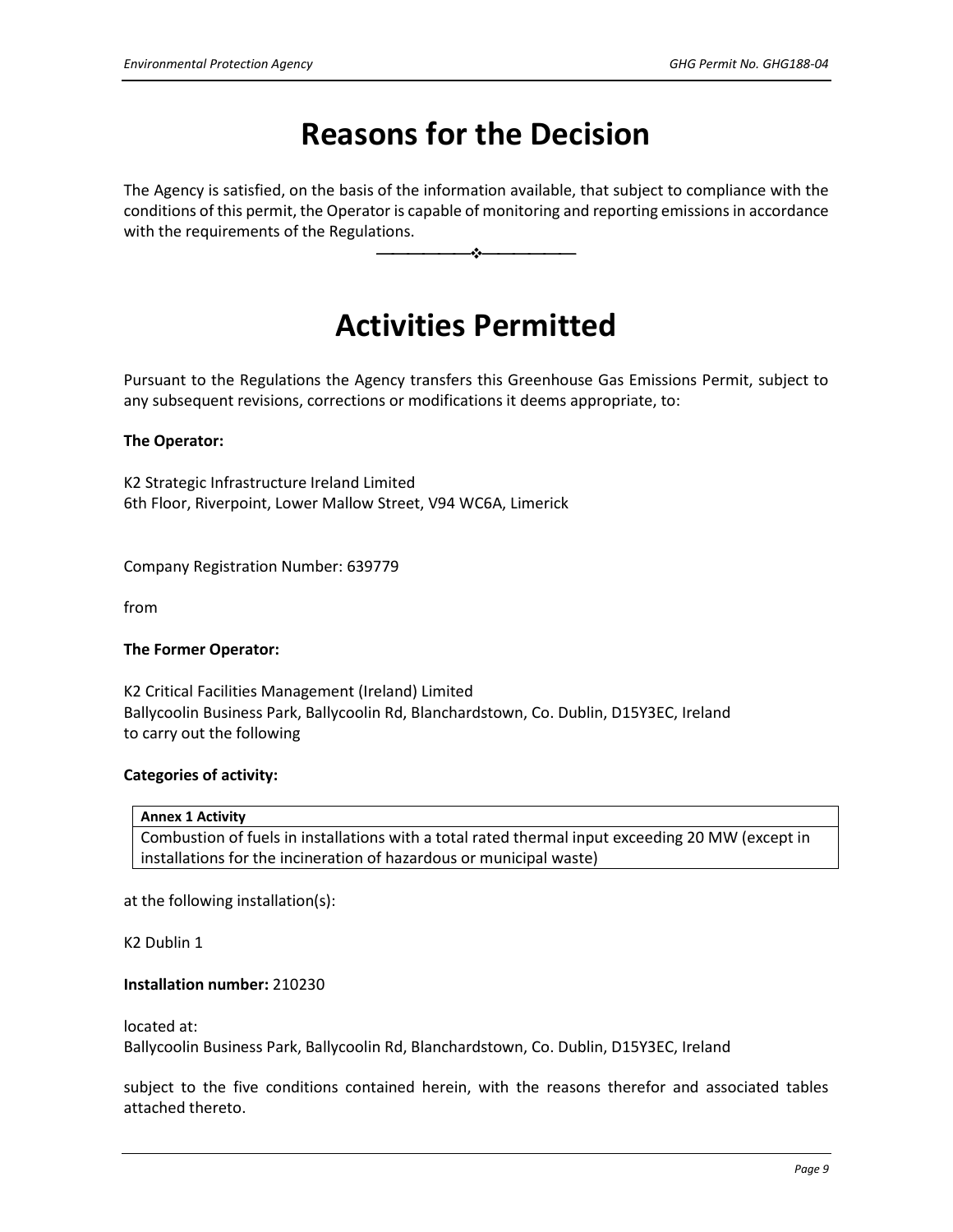In accordance with Joint Declaration made to the Agency on **18 November 2021**, *K2 Strategic Infrastructure Ireland Limited* is deemed to have assumed and accepted all liabilities, requirements and obligations provided for in or arising under the permit, regardless of how and in respect of what period, including the period 2005-2021, prior to the transfer of the permit, that may arise.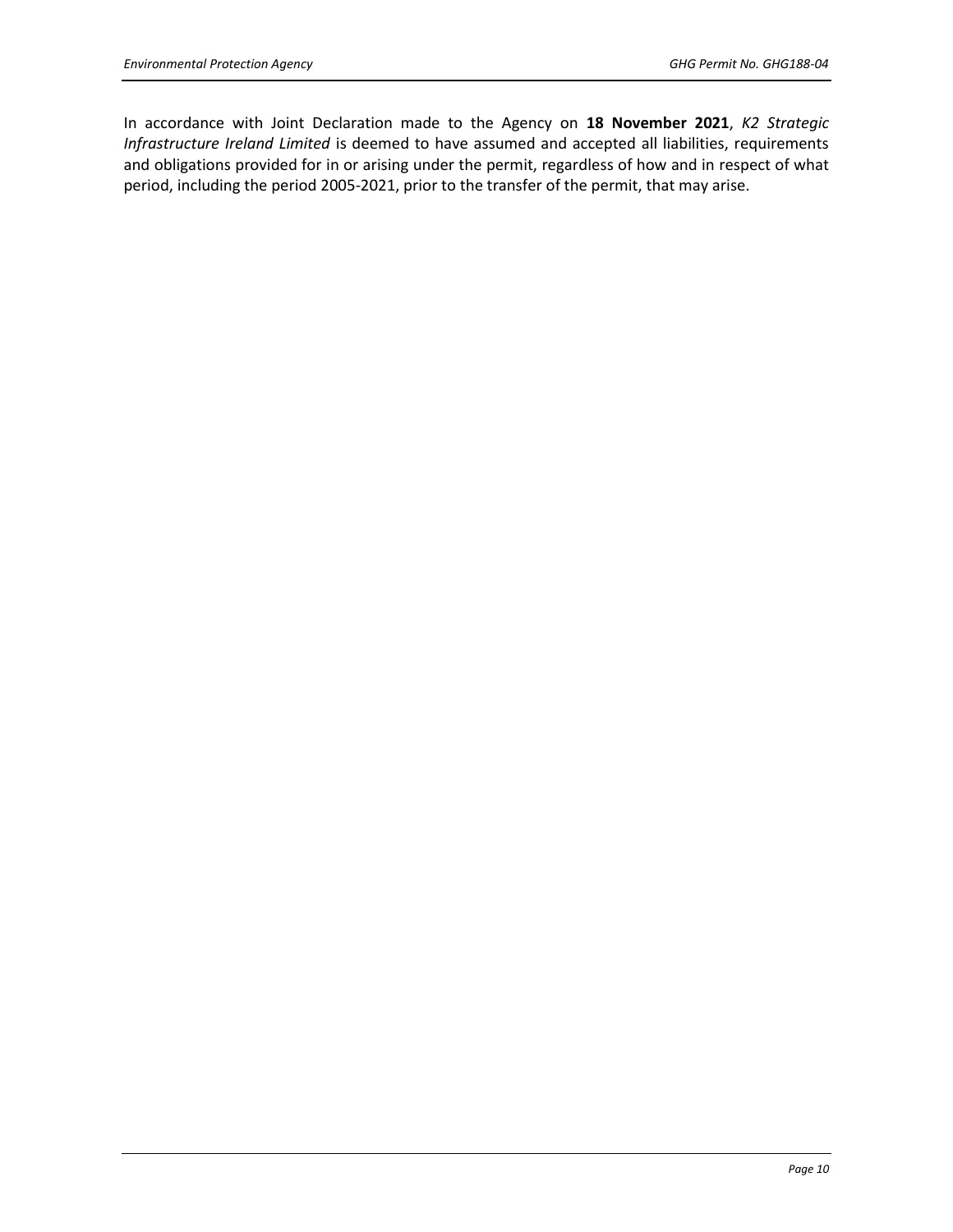# **Conditions**

## **Condition 1. The Permitted Installation**

- 1.1 This permit is being granted in substitution for the GHG permit granted to the Operator on 17<sup>th</sup> December 2018 and bearing Permit Register No.: GHG188-10512-3. The previous GHG permit (Permit Reg. No. GHG188-10512-3) is superseded by this permit from 1<sup>st</sup> February 2022.
- 1.2 The Operator is authorised to undertake the activities and/or the directly associated activities specified in Table 1 below resulting in the emission of carbon dioxide:

**Table 1 - Activities which are listed in Schedule 1 of the Regulations and other directly associated activities carried out on the site:**

**Installation No.:** 

### **Activity Description**

Combustion of fuels in installations with a total rated thermal input exceeding 20 MW (except in installations for the incineration of hazardous or municipal waste)

**Directly Associated Activity Description** N/A

1.3 Carbon dioxide from Schedule 1 activities shall be emitted to atmosphere only from the emission sources as listed in Table 2 below:

## **Table 2 Emission Sources and Capacities:**

| <b>Emission Source</b><br>Reference | <b>Emission Source Description</b> | <b>Capacity</b> | Capacity<br><b>Units</b> |
|-------------------------------------|------------------------------------|-----------------|--------------------------|
| S <sub>1</sub>                      | Diesel Generator 1                 | < 100           | <b>MW</b>                |
| S <sub>2</sub>                      | Diesel Generator 2                 | < 100           | <b>MW</b>                |
| S <sub>3</sub>                      | Diesel Generator 3                 | < 100           | <b>MW</b>                |
| S4                                  | Diesel Generator 4                 | < 100           | <b>MW</b>                |
| S5                                  | <b>Diesel Generator 5</b>          | < 100           | MW                       |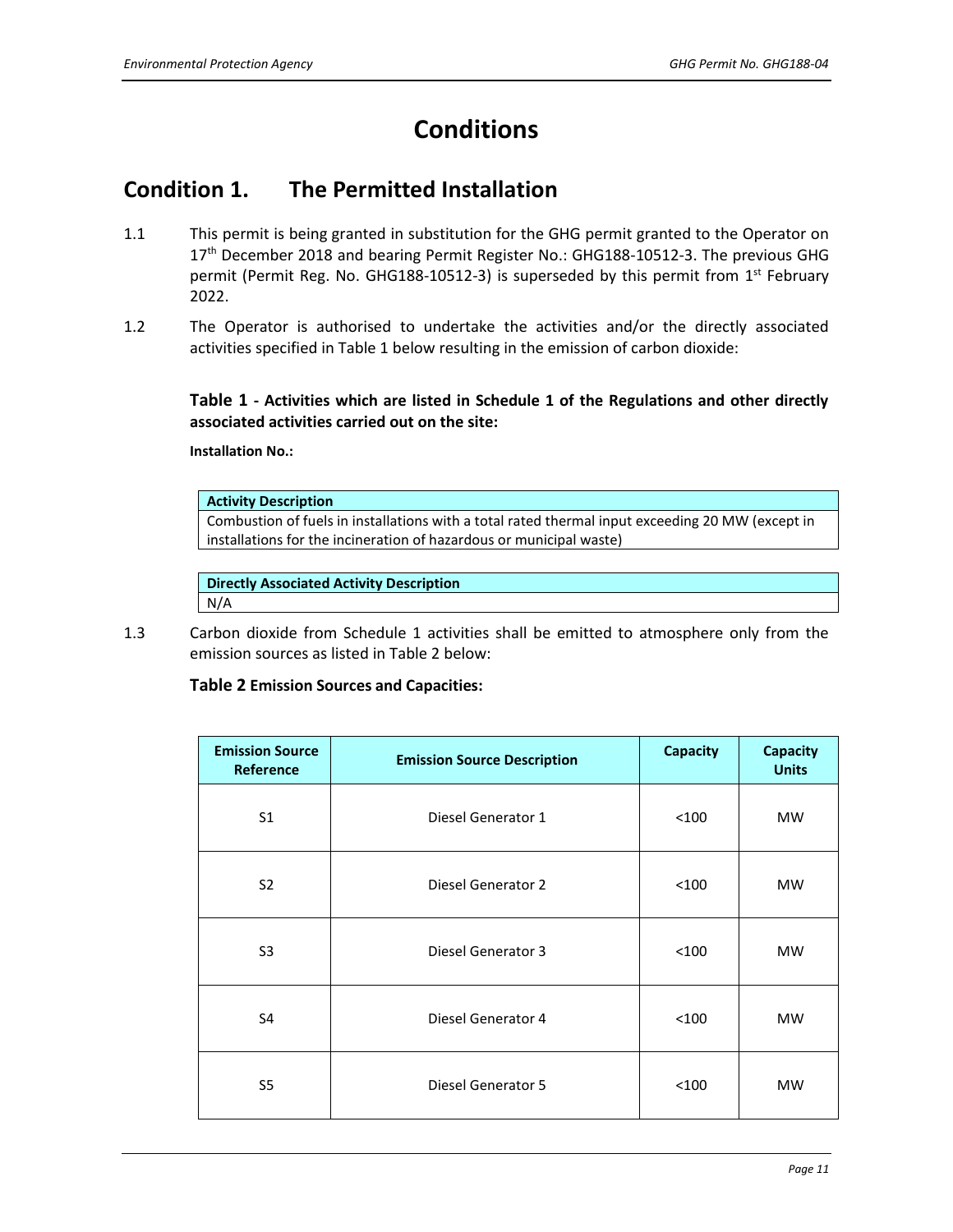| <b>Emission Source</b><br>Reference | <b>Emission Source Description</b> | <b>Capacity</b> | <b>Capacity</b><br><b>Units</b> |
|-------------------------------------|------------------------------------|-----------------|---------------------------------|
| S <sub>6</sub>                      | Diesel Generator 6                 | < 100           | <b>MW</b>                       |
| S7                                  | Diesel Generator 7                 | < 100           | <b>MW</b>                       |
| S8                                  | Diesel Generator 8                 | < 100           | <b>MW</b>                       |
| S9                                  | Diesel Generator 9                 | < 100           | <b>MW</b>                       |
| S <sub>10</sub>                     | Diesel Generator 10                | < 100           | <b>MW</b>                       |
| S11                                 | Diesel Generator 11                | < 100           | <b>MW</b>                       |
| <b>S12</b>                          | Diesel Generator 12                | < 100           | <b>MW</b>                       |

- 1.4 The activity shall be controlled, operated and maintained so that emissions of carbon dioxide shall take place only as set out in this GHG Emissions Permit. The permit does not control emissions of gases other than carbon dioxide. All agreed plans, programmes and methodologies required to be carried out under the terms of this permit, become part of this permit.
- 1.5 This GHG Permit is for the purposes of GHG emissions permitting under the European Communities (Greenhouse Gas Emissions Trading) Regulations 2012 and any amendments to the same only, and nothing in this permit shall be construed as negating the Operator's statutory obligations or requirements under any other enactments or regulations unless specifically amended by the Regulations.
- 1.6 Any reference in this permit to 'installation' shall mean the installation as described in the Greenhouse Gas Emissions Permit application and any amendments approved by the Agency.

*Reason: To describe the installation and clarify the scope of this permit.*

## **Condition 2. Notification**

- 2.1 No alteration to, or reconstruction in respect of, the activity or any part thereof which would, or is likely to, result in a change in:
	- 2.1.1 the nature or functioning of the installation;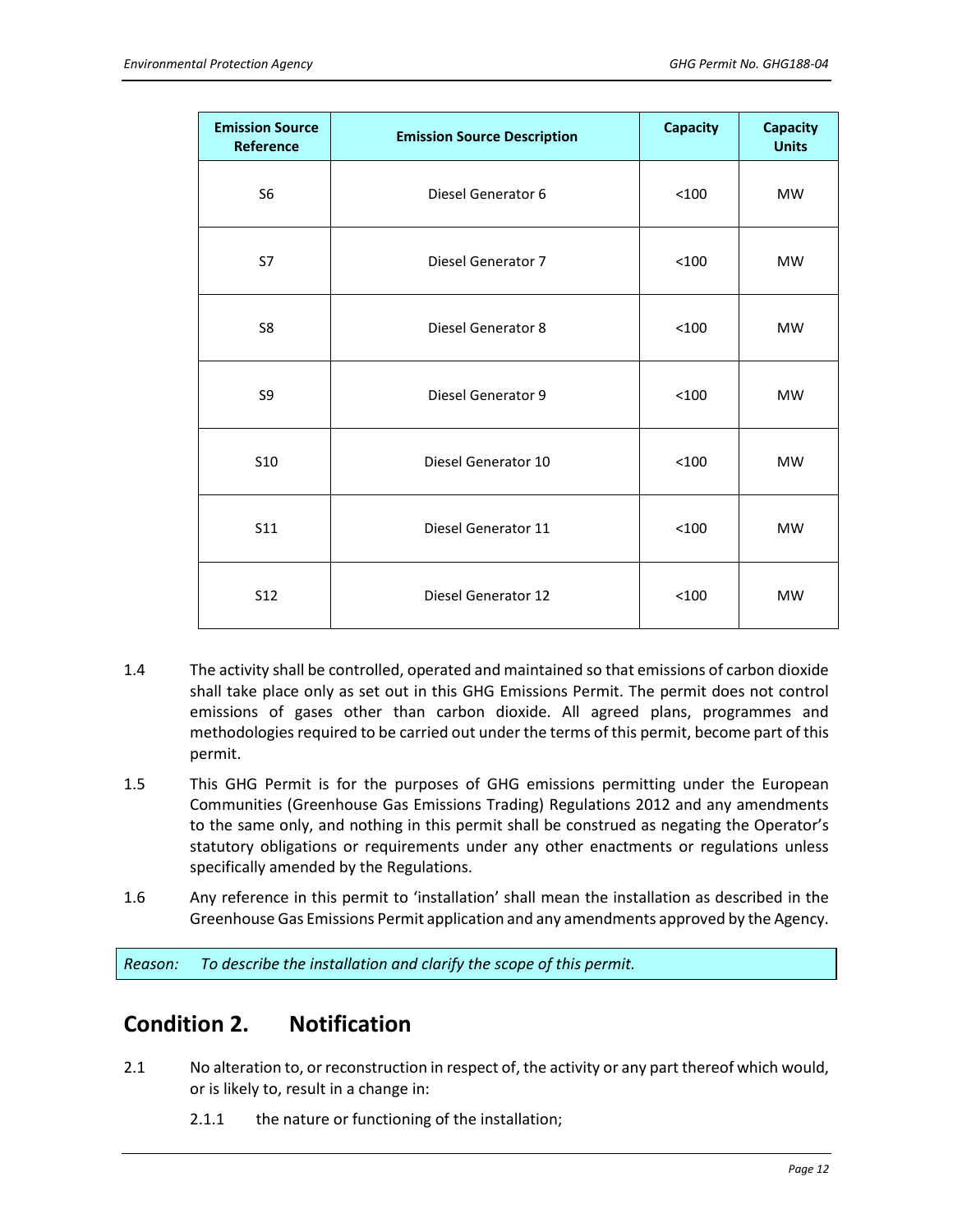- 2.1.2 the capacity of the installation as detailed in this permit;
- 2.1.3 the fuels used at the installation;
- 2.1.4 the range of activities to be carried out at the installation that may require updating of the GHG permit shall be carried out or commenced without prior notice to and without the written agreement of the Agency.
- 2.2 The Operator shall notify the Agency in writing of the cessation of all or part of any activity listed in Table 1 of this permit no later than one month from the date of cessation or by 31 December of the year of cessation, whichever is sooner.
- 2.3 The Operator shall apply for an update of this GHG Permit where there is a change to the Operator name and/or registered address of the Operator, within seven days of the change.
- 2.4 For installations or parts of installations which have not come into operation when the application for this permit was made the Operator shall notify the Agency of the date of commencement of the activity within seven days of commencement.
- 2.5 The Operator shall notify the Agency in writing within three days of becoming aware of any factors which may prevent compliance with the conditions of this permit.
- 2.6 All notifications required under Condition 2 above shall be made to the address given in the Introductory Note included with this permit, unless otherwise specified by the Agency.

*Reason: To provide for the notification of updated information on the activity.*

## **Condition 3. Monitoring and Reporting**

- 3.1 The Operator shall monitor and record greenhouse gas emissions on site in accordance with the M&R Regulation and the approved Monitoring Plan and in compliance with any other guidance approved by the Agency for the purposes of implementing the Directive and/or the Regulations.
- 3.2 The Operator shall modify the monitoring plan in any of the following situations:
	- 3.2.1 new emissions occur due to new activities carried out or due to the use of new fuels or materials not yet contained in the monitoring plan;
	- 3.2.2 a change in the availability of data, due to the use of new types of measurement instrument, sampling methods or analysis methods, or for other reasons, leads to higher accuracy in the determination of emissions;
	- 3.2.3 data resulting from the previously applied monitoring methodology has been found incorrect;
	- 3.2.4 changing the monitoring plan improves the accuracy of the reported data, unless this is technically not feasible or incurs unreasonable costs;
	- 3.2.5 the monitoring plan is not in conformity with the requirements of the M&R Regulation and the Agency requests a change;
	- 3.2.6 it is necessary to respond to the suggestions for improvement of the monitoring plan contained in the verification report.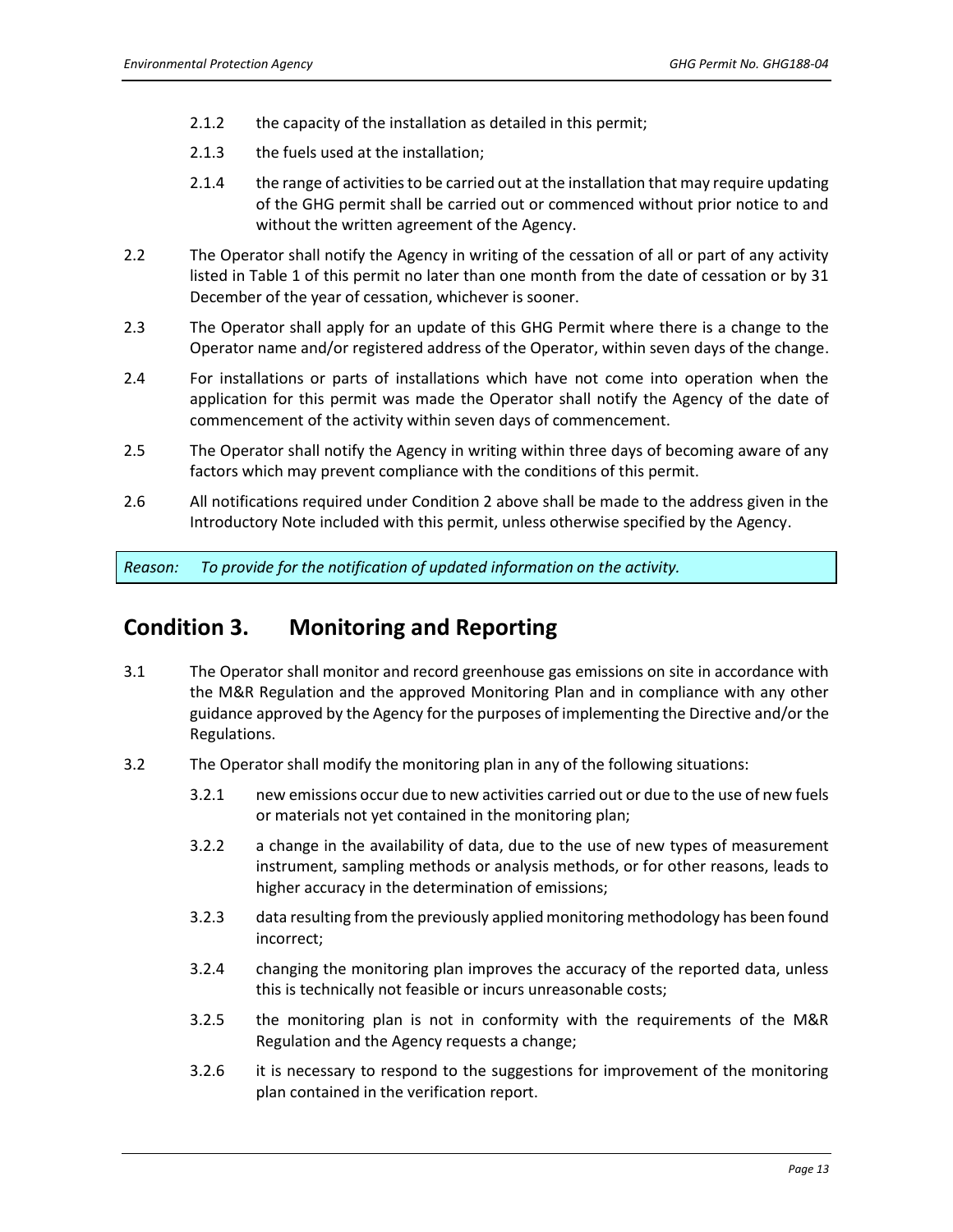The Operator shall notify any proposals for modification of the monitoring plan to the Agency without undue delay. Any significant modifications of the monitoring plan, as defined in Article 15 of the M&R Regulation, shall be subject to approval by the Agency. Where approved these changes shall be implemented within a timeframe agreed by the Agency.

- 3.3 Temporary changes to the monitoring methodology:
	- 3.3.1 Where it is for technical reasons temporarily not feasible to apply the monitoring plan as approved by the Agency, the Operator shall apply the highest achievable tier, or a conservative no-tier approach if application of the tier is not achievable, until the conditions for application of the tier approved in the monitoring plan have been restored. The Operator shall take all necessary measures to allow the prompt restoration of the tier in the approved monitoring plan. The Operator shall notify the temporary change to the monitoring methodology without undue delay to the Agency specifying:
		- (i) The reasons for the deviation from the monitoring plan as approved by the Agency;
		- (ii) in detail, the interim monitoring methodology applied by the Operator to determine the emissions until the conditions for the application of the monitoring plan as approved by the Agency have been restored;
		- (iii) the measures the Operator is taking to restore the conditions for the application of the monitoring plan as approved by the Agency;
		- (iv) the anticipated point in time when application of the monitoring plan as approved by the Agency will be resumed.
	- 3.3.2 A record of all non-compliances with the approved monitoring plan shall be maintained on-site and shall be available on-site for inspection by authorised persons of the Agency and/or by the Verifier at all reasonable times.
- 3.4 The Operator shall appoint a Verifier to ensure that, before their submission, the reports required by Condition 3.5 below are verified in accordance with the criteria set out in Schedule 5 of the Regulations, the A&V Regulation and any more detailed requirements of the Agency.
- 3.5 The written report of the verified annual reportable emissions and the verification report in respect of each calendar year shall be submitted to the Agency by the Operator no later than 31 March of the following year. The reports shall be in the format required by the Agency and meet the criteria set out in the M&R and A&V Regulations.
- 3.6 The Operator shall enter the verified annual reportable emissions figure for the preceding year into the Registry no later than 31 March of the following year. This figure shall be electronically approved by the Verifier in the registry no later than 31 March of each year.
- 3.7 Where an Operator is applying the Fall-Back methodology, the Operator shall assess and quantify each year the uncertainties of all parameters used for the determination of the annual emissions in accordance with the ISO Guide to the Expression of Uncertainty in Measurement or another equivalent internationally accepted standard and include the verified results in the written report of the verified annual reportable emissions to be submitted to the Agency by 31 March each year.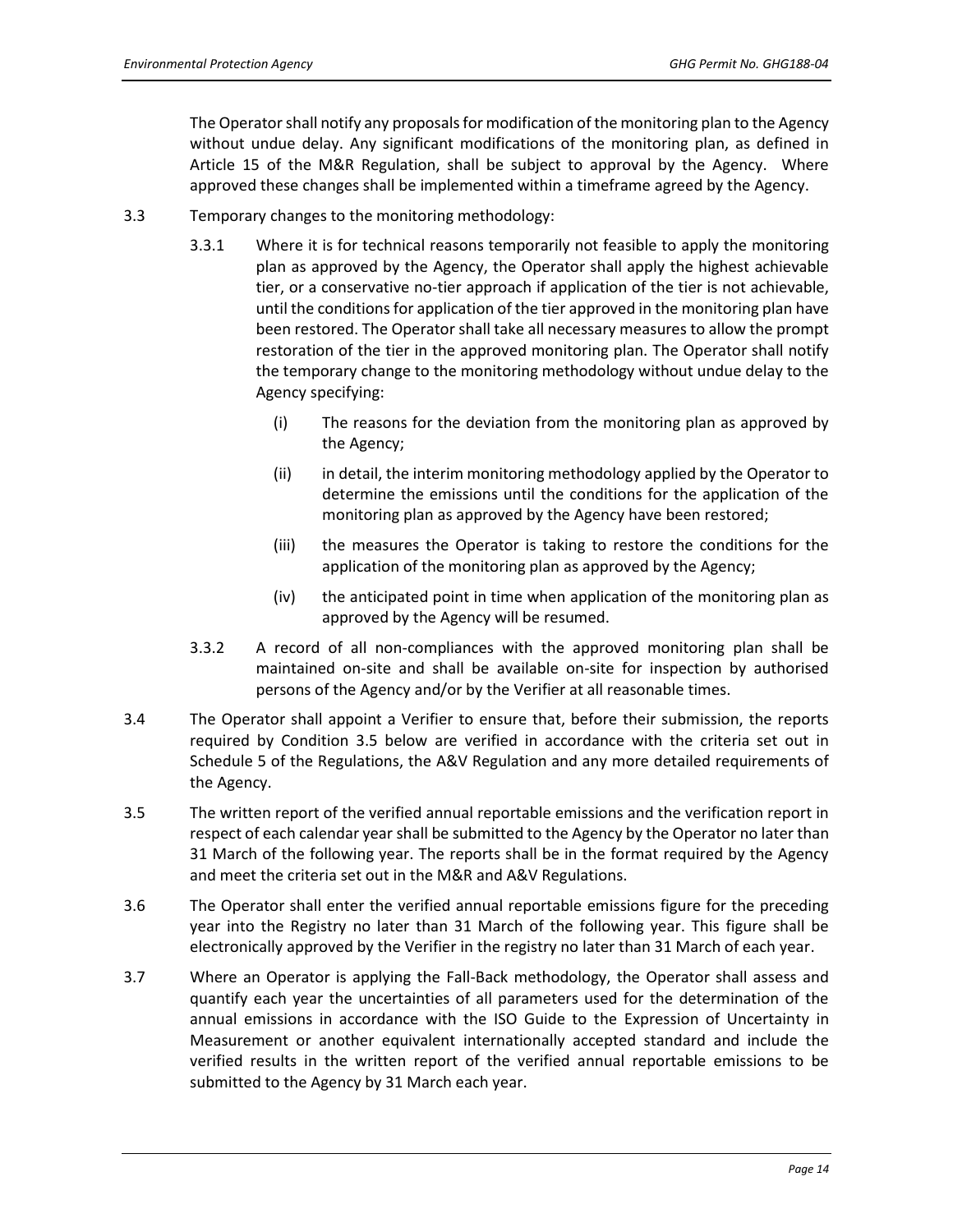- 3.8 An Operator shall submit to the Agency for approval a report containing the information detailed in (i) or (ii) below, where appropriate, by the following deadlines, or the Agency approved extension to the deadlines in accordance with Article 69(1) of the M&R Regulation:
	- (a) for a category A installation, by 30 June every four years;
	- (b) for a category B installation, by 30 June every two years;
	- (c) for a category C installation, by 30 June every year.
	- (i) Where the Operator does not apply at least the tiers required pursuant to the first subparagraph of Article 26(1) and to Article 41(1) of the M&R Regulation, the Operator shall provide a justification as to why it is technically not feasible or would incur unreasonable costs to apply the required tiers. Where evidence is found that measures needed for reaching those tiers have become technically feasible and do not incur unreasonable costs, the Operator shall notify the Agency of appropriate modifications to the monitoring plan and submit proposals for implementing appropriate measures and its timing.
	- (ii) Where the Operator applies a fall-back monitoring methodology, the Operator shall provide a justification as to why it is technically not feasible or would incur unreasonable costs to apply at least tier 1 for one or more major or minor source streams. Where evidence is found that measures needed for reaching at least tier 1 for those source streams have become technically feasible and do not incur unreasonable costs, the Operator shall notify the Agency of appropriate modifications to the monitoring plan, submit proposals and a timeframe for implementing appropriate measures.
- 3.9 Where the verification report states outstanding non-conformities, misstatements or recommendations for improvements the Operator shall submit a report to the Agency for approval by 30 June of the year in which the verification report is issued. This requirement does not apply to the Operator of an installation with low emissions where the verification report contains recommendations for improvements only. The report shall describe how and when the Operator has rectified or plans to rectify the non-conformities identified and to implement recommended improvements. Where recommended improvements would not lead to an improvement of the monitoring methodology this must be justified by the Operator. Where the recommended improvements would incur unreasonable costs the Operator shall provide evidence of the unreasonable nature of the costs. The Operator shall implement the improvements specified by the Agency in response to the report submitted in accordance with this Condition in accordance with a timeframe set by the Agency.
- 3.10 The Operator shall make available to the Verifier and to the Agency any information and data relating to emissions of carbon dioxide which are required in order to verify the reports referred to in Condition 3.5 above or as required by the Agency to facilitate it in establishing benchmarks and/or best practice guidance.
- 3.11 Provision shall also be made for the transfer of environmental information, in relation to this permit, to the Agency's computer system or the EU Commission's computer system, as may be requested by the Agency.
- 3.12 The Operator shall retain all information as specified in the M&R Regulation for a period of at least 10 years after the submission of the relevant annual report. This shall include all annual emissions reports submitted by the Former Operator(s) in respect of the installation.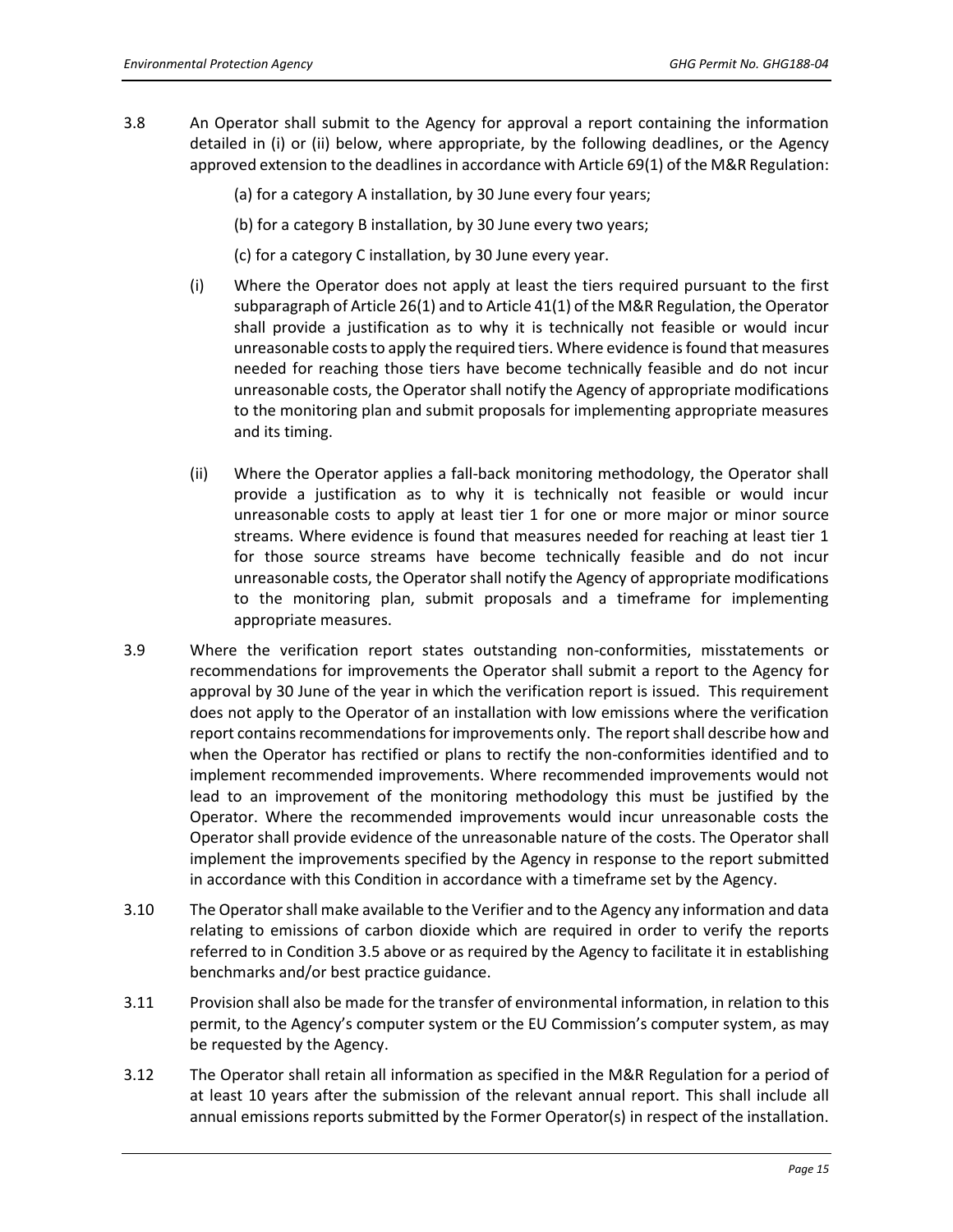- 3.13 A record of independent confirmation of capacities listed in this permit shall be available onsite for inspection by authorised persons of the Agency at all reasonable times.
- 3.14 The Operator shall keep records of all modifications of the monitoring plan. The records shall include the information specified in Article 16.3 of the M&R Regulation.
- 3.15 The Operator shall ensure that members of the public can view a copy of this permit and any reports submitted to the Agency in accordance with this permit at all reasonable times. This requirement shall be integrated with the requirements of any public information programme approved by the Agency in relation to any other permit or licence held by the Operator for the site.
- 3.16 Any discrepancies with regard to reports submitted by the Former Operator(s) in respect of this installation become the liability of the Operator.

*Reason: To provide for monitoring and reporting in accordance with the Regulations.* 

## **Condition 4. Allowances**

- 4.1 Surrender of Allowances
	- 4.1.1 The Operator shall, by 30 April in each year, surrender to the Agency, or other appropriate body specified by the Agency, allowances equal to the annual reportable emissions in the preceding calendar year.
	- 4.1.2 The number of allowances to be surrendered shall be the annual reportable emissions for the preceding calendar year plus such allowances as may be necessary to cover any earlier calendar year in respect of which allowances remain outstanding and due, including any liabilities arising from the period before the permit was transferred. This includes allowances to cover the amount of any annual reportable emissions in respect of which allowances were not surrendered in accordance with Condition 4.1.1 in the previous year, and the amount of any reportable emissions which were discovered during the previous year to have been unreported in reports submitted under Condition 3 in that or in earlier years.
	- 4.1.3 In relation to activities or parts of activities which have ceased to take place and have been notified to the Agency in accordance with Condition 2.2 above, the Operator shall surrender to the Agency allowances equal to the annual reportable emissions from such activities in the preceding calendar year or part thereof, together with such allowances as may be necessary to cover any earlier calendar year in respect of which allowances remain outstanding and due as described in Condition 4.1.2 above.
- 4.2 The holding, transfer, surrender and cancellation of allowances shall be in accordance with the requirements of any Regulations adopted as provided for under Article 19.3 of Directive 2003/87/EC, any amendment or revision to the same and any guidance issued by the Agency or the National Administrator.
- 4.3 The Operator shall provide the National Administrator with all the necessary information for the opening of an Operator Holding Account for the installation described in Condition 1 of this permit, unless such an account is already open on the Union Registry. The necessary information and the timeframe for submission shall be specified by the National Administrator.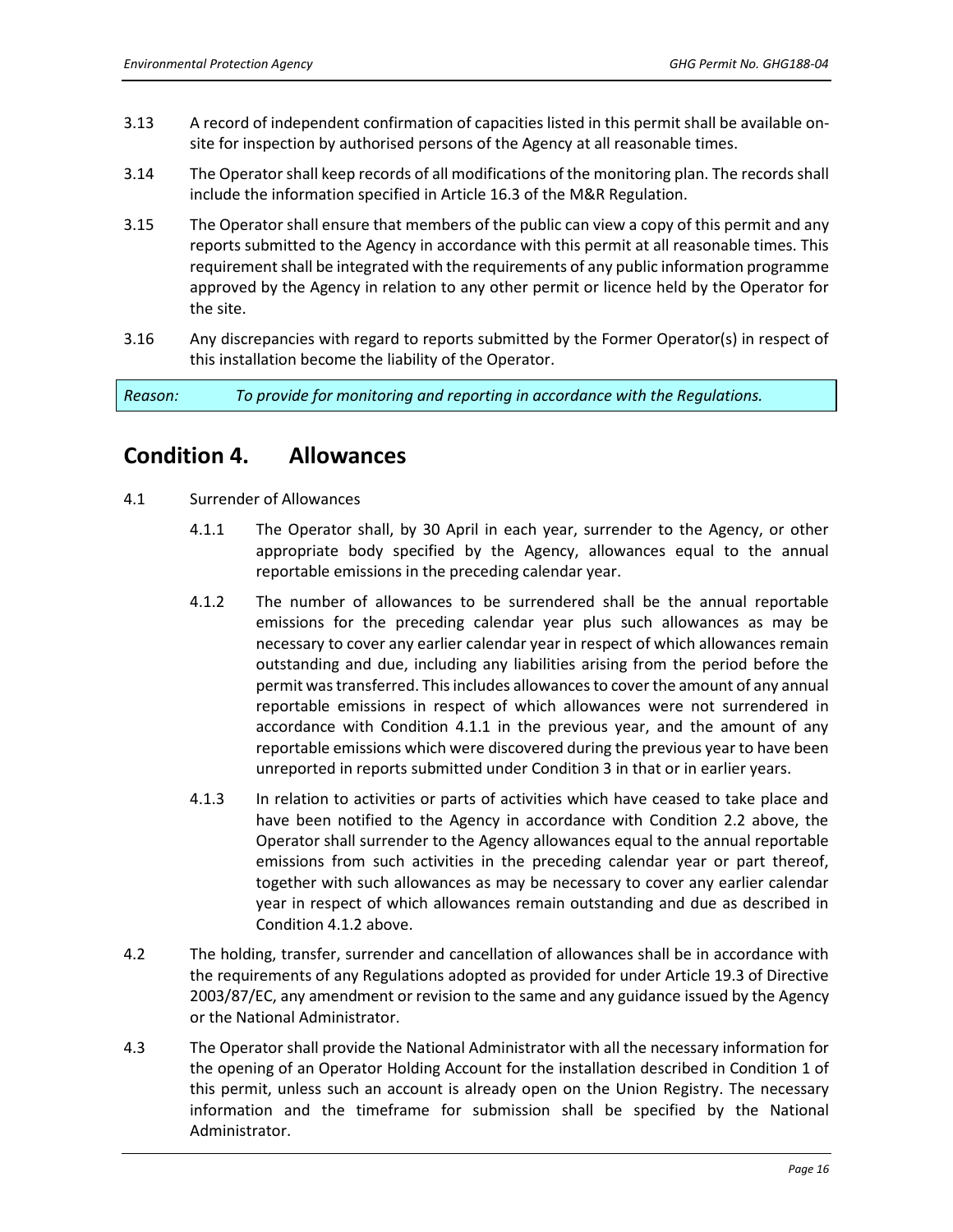*Reason: To provide for the surrendering, holding, transfer and cancellation of allowances in respect of reported emissions.*